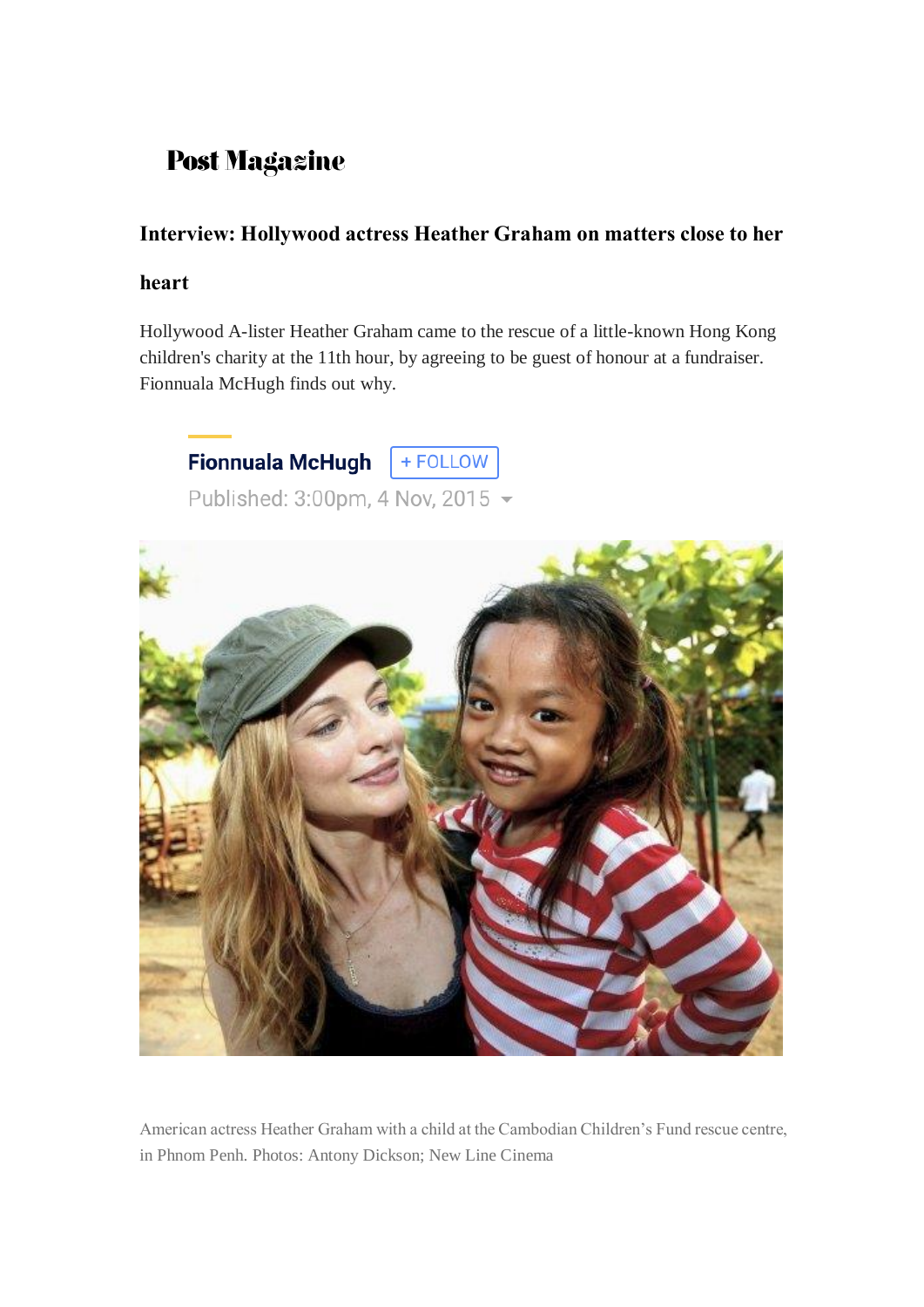Earlier this year, when a Hong Kong charity called The Hub began planning its fourth annual ball, certain things fell into place quite quickly. They had a date: Friday, October 23. They had a venue: the Grand Hyatt ballroom, in Wan Chai. They had a theme: Hollywood Goes to the Races. They had a sponsorship package: peak sponsors (those who donated more than HK\$250,000) were offered benefits and opportunities that included "exclusive meet-and-greets with the Hollywood VIP guest of honour". What they didn't have was the Hollywood VIP guest of honour.

The Hub is fairly new on the Hong Kong scene. Two Hong Kong-based Australians, David Boehm and Bruce Stinson, who've been here for more than 30 years, decided it was time to give something back. They approached Bill Crews, whose Exodus Foundation in Australia works with the homeless and those in need; and now The Hub operates "as a children's support concept" under the aegis of the Bill Crews Foundation.

The idea is to provide a safe, comfortable environment in which underprivileged children can do their homework, have access to tutors and counsellors, be encouraged to develop new interests and have some fun. In 2012, the first Hub fundraising ball was held to raise money for premises. (That year, Hong Kong's Commission on Poverty estimated 209,000 children under the age of 18 lived below the poverty line here, a number that has certainly increased.) The following year, with the help of the Rotary Club of Kowloon North, The Hub opened in Sham Shui Po, officially Hong Kong's poorest district.

Boehm, The Hub's chairman, is an accountant by training "but these days, I'm in investment - natural resources and property".

Natural resources, in this case, means mining. One of his business partners is billionaire Robert Friedland, founder of Ivanhoe Mines and a man who's had an interesting career extracting the natural resources of countries such as Cambodia, Myanmar and Mongolia, not always to the delight of the locals. (According to Steve Jobs' biographer, Walter Isaacson, Friedland was also, briefly, a guru to Jobs when they were both students in Oregon, in the United States. Friedland was then in charge of an uncle's 90-hectare apple farm outside Portland, where Jobs would spend his weekends with Hare Krishna practitioners, pruning apple trees and moodily wondering where his life was heading.)

Five years ago, Friedland and an American producer called John Penotti established Ivanhoe Pictures to co-finance and co-produce local language films in Asia, particularly China, South Korea and India. Penotti has been on the Hollywood scene